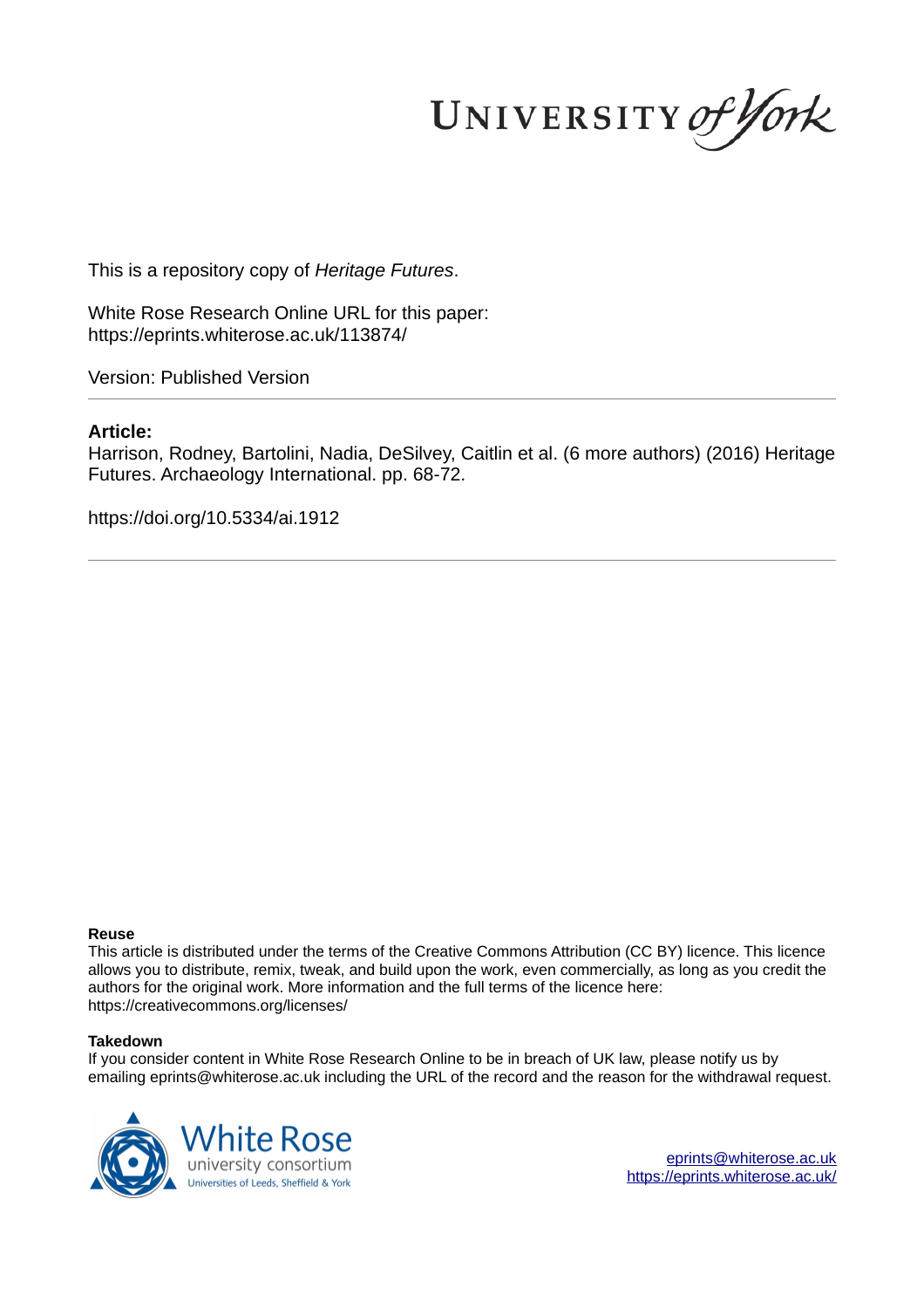# **RESEARCH UPDATE**

# Heritage Futures

Rodney Harrison\* , Nadia Bartolini† , Caitlin DeSilvey† , Cornelius Holtorf‡ , Antony Lyons†, Sharon Macdonald§, Sarah May\*, Jennie Morgan∥ and Sefryn Penrose\*

## **Introduction**

*Heritage Futures* is a four-year collaborative international research programme (2015–2019) funded by a UK Arts and Humanities Research Council (AHRC) 'Care for the Future' Theme Large Grant, and supported additionally by its host universities and partner organisations. The research programme involves ambitious interdisciplinary research to explore the potential for innovation and creative exchange across a broad range of heritage and related fields, in partnership with a number of academic and nonacademic institutions and interest groups. It is distinctive in its comparative approach which aims to bring heritage conservation practices of various forms into closer dialogue with the management of other material and virtual legacies such as nuclear waste management. It is also distinctive in its exploration of different forms of heritage as future-making practices. This brief paper provides an introduction to the research programme and its aims and methods.

- ‡ Linnaeus University, Sweden
- § Humboldt University, Germany and University of York, GB
- <sup>ǁ</sup> University of York, GB

Corresponding author: Rodney Harrison (r.harrison@ucl.ac.uk)

## **The research programme**

Our research considers sets of practices within a range of different domains which are dedicated to conserving and perpetuating ideas, words, objects, places, species, persons and things into the future. We suggest that a comparative analysis of different kinds of conservation and preservation practices will expand the notion of heritage in creative and productive ways. The research programme aims to provide intellectual and practical templates for alternative ways of thinking about and managing heritage and other conservation targets. It will highlight the advantages and problems of particular approaches and show what can be done otherwise. It will also open up the question of what we mean by 'heritage' and how this might be understood in the future.

The project works across four themes, each of which identifies a challenge for the future of heritage and looks at a range of institutions which aim to tackle it in various ways. The themes are:

• *Uncertainty* – which investigates how to deal with radical uncertainty about the distant future, by considering how to preserve knowledge about sites for final disposal of nuclear waste (see Holtorf and Högberg 2015a, 2015b), the design of messages sent from earth into outer space, and selected practices of world heritage designation and management (for example in the Lake District, UK; **Fig. 1**);

<sup>\*</sup> UCL Institute of Archaeology, London WC1H 0PY, GB

<sup>†</sup> University of Exeter, GB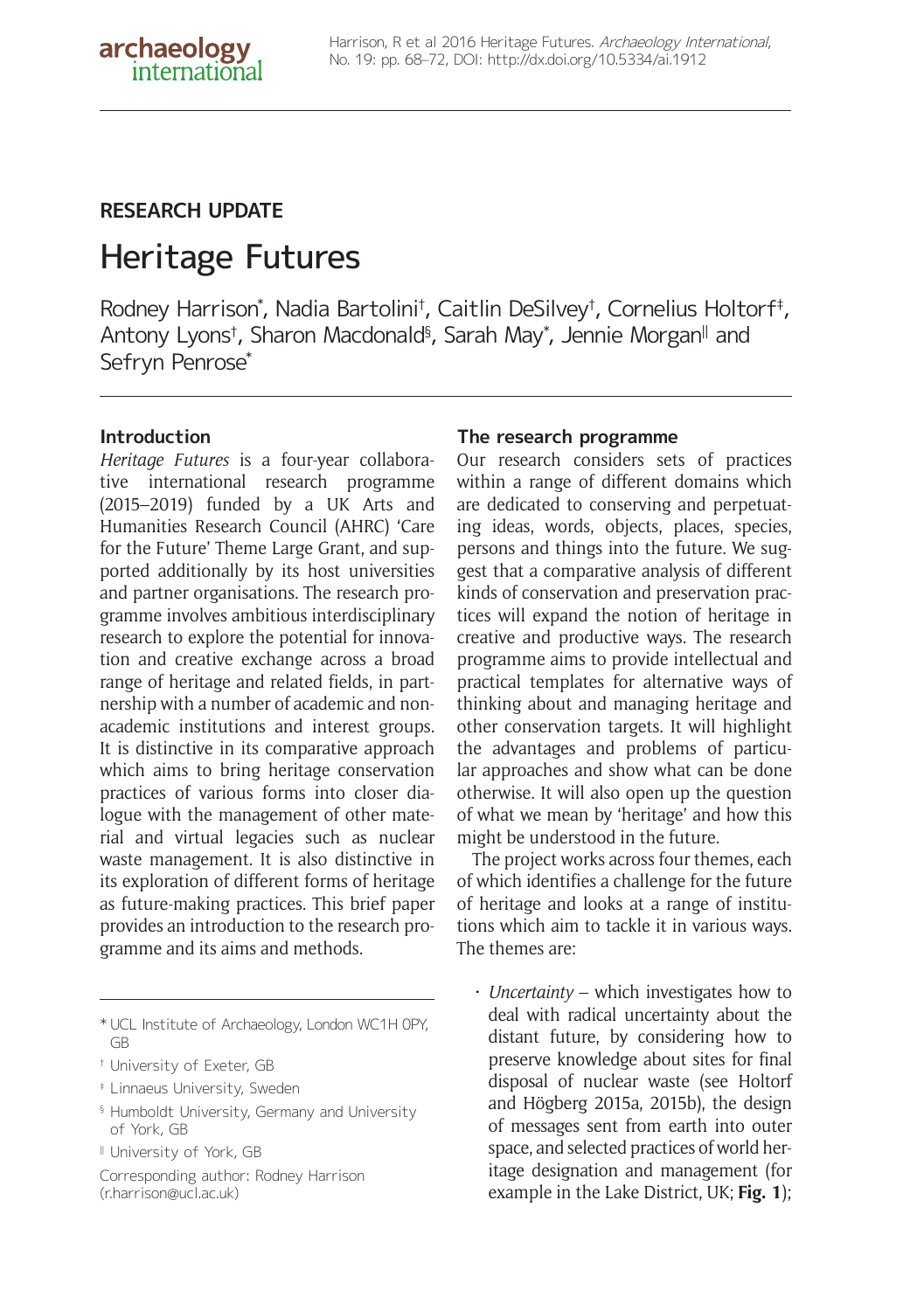

**Figure 1:** The pump house of Thirlmere reservoir in the Lake District hides its intervention in the landscape behind heritage tropes. Concepts of 'forever' overlap with 'timeless nature' (Photo Sarah May).

- *Transformation* which explores how remembrance can be sustained within features that are allowed to undergo active processes of change and material transformation, with a comparative focus on management of built heritage and transitional landscapes (DeSilvey 2006, 2014);
- *Profusion* which looks at how museums and households decide what to keep in the face of a profusion of things produced by mass production; and,
- *Diversity* which compares ways of valuing and managing biological, cultural and linguistic diversity in indigenous landscape management, biodiversity conservation programmes, endangered language preservation programmes, seed banks (**Fig. 2**), herbaria and frozen zoos (repositories of genetic materials from endangered animals and plants stored at low temperatures in liquid nitrogen).

Within these thematic areas, we undertake fieldwork focussing on heritage and other forms of conservation practices to understand what is done and why – including

the assumptions and values of which participants might be unaware – with a range of groups and institutions who work within different heritage and heritage-like fields. We then aim to work with these groups to identify how specific strategies and practices from each of these fields might be creatively re-deployed in others.

Our methods draw broadly on archaeological, material and visual ethnography (see especially Gonzalez-Ruibal 2014; Meskell 2012; Pink 2009, 2012; Pink and Morgan 2013; Pink, Morgan and Dainty 2014), but also incorporate documentary research, creative artistic practice, ethnographic film making and creative knowledge exchanges. Here we are influenced by the work of Holmes and Marcus (2005, 2008; Marcus 2013) and others (e.g. Rabinow et al 2008) on multisited *paraethnography*, in which ethnographers come together with other expert knowledge producers in the development of shared, critical insights which cut across the fields in which we work. In addition to theme-specific events, we organise crosscutting, programme-wide events, including academic symposia, collaborative workshops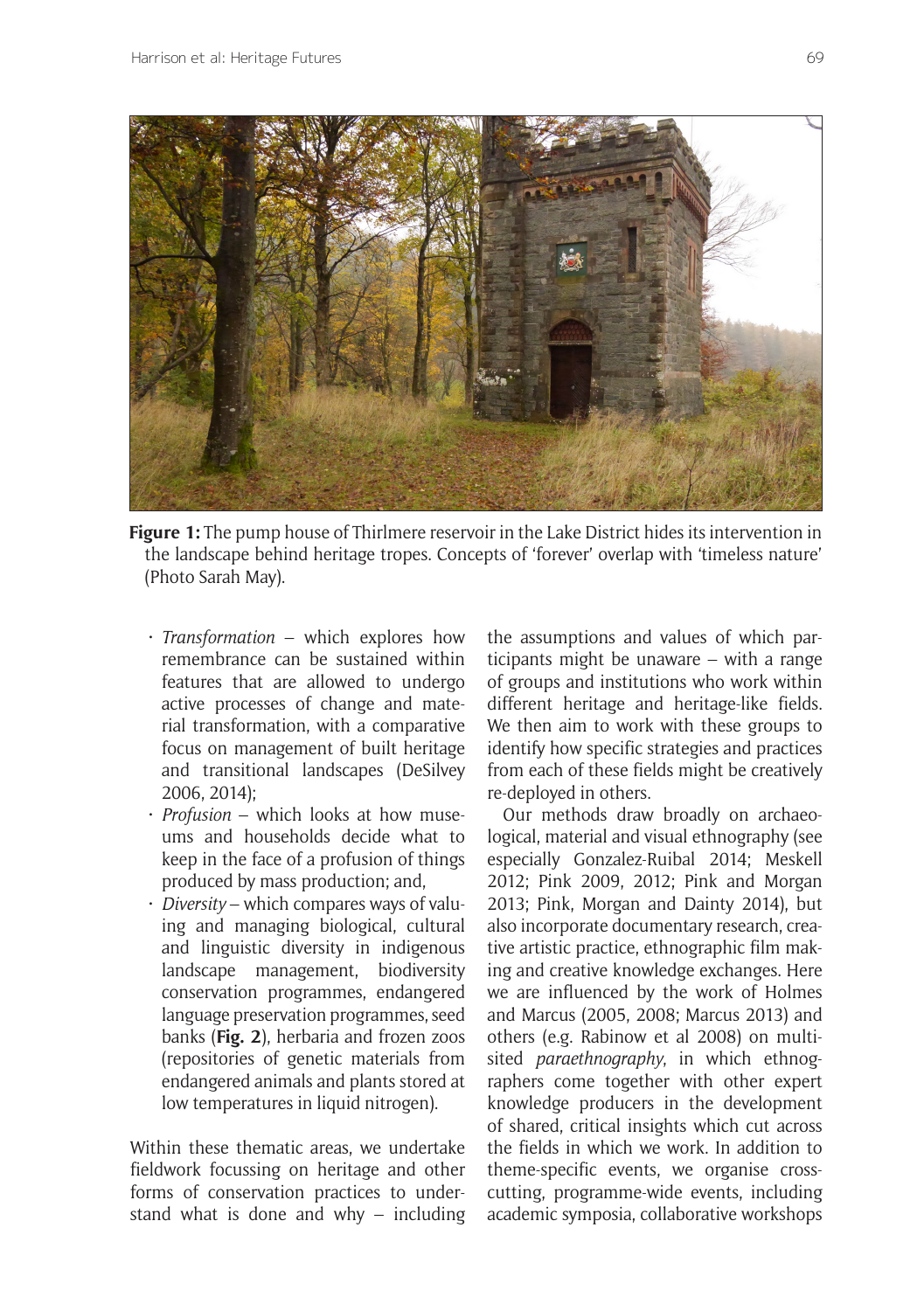

**Figure 2:** The Svalbard Global Seed Vault (SGSV), located on the island of Spitsbergen in Arctic Norway, is one of the Heritage Futures programme partners. Co-operated by Nordgen (the Nordic Genetic Resource Center) and the Global Crop Diversity Trust, it aims to provide a secure repository for the maintenance of global crop diversity (Photo Rodney Harrison).

and experimental exhibition work (after Macdonald and Basu 2007). The outcomes of the project will be shared with practitioners, policy makers and academics through a range of outputs, including training and capacity building resources, policy briefings, short films, books and journal articles.

Conceptually, the project is influenced by previous work on the application of assemblage and actor network theory to the critical investigation of heritage and museums (Macdonald 2009, Harrison 2013; Bennett et al. 2017), and the comparative perspectives of the Endangerment and its Consequences project (Dias and Vidal 2016). The project is also influenced by the 'ontological turn' in the social sciences, in particular Karen Barad's (2007) agential realism and various aspects of Science and Technology Studies in seeing heritage practices of various kinds as enacting new realities through contingent practices of assembling and reassembling bodies, techniques, technologies, materials, values, temporalities and spaces in particular ways. Central here is a notion of plural heritage ontologies-understood as the world making, future assembling capacities of heritage

practices of different types and the ways in which different heritage practices might be seen to enact different realities and hence to assemble radically different futures (Harrison 2015).

#### **Collaborations**

Through our advisory board, empirical research and knowledge exchanges, we work with more than twenty non-academic partner organisations who represent a range of different interests in the conservation of natural and cultural heritage, including museums, endangered language documentation programmes, cultural heritage site managers, frozen zoos herbaria, seed banks, botanical gardens, landscape rewilding projects, national parks and other protected area managers, as well as a range of government and non-government organisations tasked with representing the interests of biodiversity and cultural heritage preservation in a number of different ways. We also work across fields which are not conventionally understood as 'heritage' fields, such as nuclear waste disposal and extraterrestrial communication initiatives, which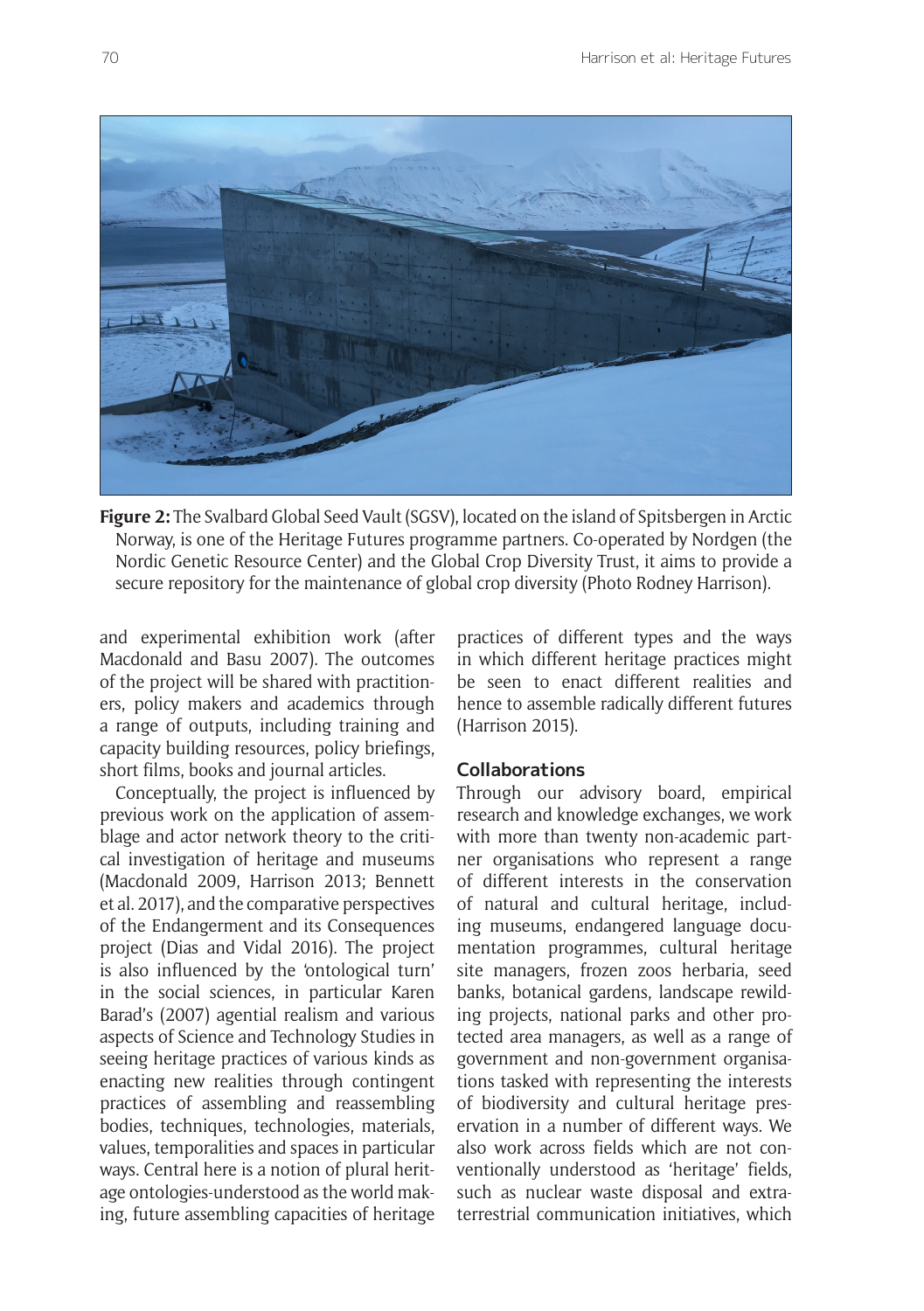we think share certain objectives with heritage and might be productively brought into conversation with it. These organisations include Arts Council England, Associação Transumância e Natureza (ATN) (Portugal), Association of Independent Museums (AIM) (UK), CITiZAN (UK), Endangered Languages Documentation Programme (EDLP) (based in UK), The Frozen Ark (based in UK), Future Terrains (based in UK), The Heritage Alliance (England), International Council of Monuments and Sites (ICOMOS) (based in France), International Union for Conservation of Nature (IUCN) (based in Switzerland), Royal Botanic Gardens at Kew (UK), The National Trust (UK), New School House Gallery (York, UK), One Earth New Horizons Message Initiative (based in Hawaii), NordGen (who manage the Svalbard Global Seed Vault) (Norway and Sweden), *Svensk Karnbranslehantering AB* (SKB-the Swedish Nuclear Fuel and Waste Management Company), National Museum of World Cultures (Netherlands), UNESCO (based in France), Wheal Martyn Trust (Cornwall, UK) and York Museums Trust (York, UK). We also host partner research exchanges with a number of other research projects currently based at the Chinese National Academy of Arts, Minzu University of China, Texas A&M University at Qatar with UCL Qatar, and University of Gothenburg.

The research programme will run for four years, from April 2015–March 2019, and in addition to its empirical research, will host a series of events, workshops and symposia. For news and updates relating to our research, please see www.heritagefutures.org and follow us on twitter @Future\_Heritage.

#### **Acknowledgements**

*Heritage Futures* is funded by a UK Arts and Humanities Research Council (AHRC) 'Care for the Future: Thinking Forward through the Past' Theme Large Grant (AH/ M004376/1), awarded to Rodney Harrison (Principal Investigator), Caitlin DeSilvey, Cornelius Holtorf, Sharon Macdonald (Co-Investigators), Martha Fleming (Senior Researcher), Antony Lyons (Senior Creative Fellow), Nadia Bartolini, Sarah May, Jennie Morgan and Sefryn Penrose (Postdoctoral Researchers). It receives generous additional support from its host universities and partner organizations.

#### **Competing Interests**

The authors declare that they have no competing interests.

#### **References**

- **Barad, K** 2007 *Meeting the Universe Halfway: Quantum Physics and the Entanglement of Matter and Meaning*. Durham: Duke University Press. DOI: http://dx.doi. org/10.1215/9780822388128
- **Bennett, T, Cameron, F, Dias, N, Dibley, B, Jacknis, I, Harrison R** and **McCarthy, C** 2017 *Collecting, Ordering, Governing: Anthropology, Museums and Liberal Government*. Durham: Duke University Press.
- **DeSilvey, C** 2006 Observed Decay: Telling Stories with Mutable Things. *Journal of Material Culture*, 11(3): 318–338. DOI: http://dx.doi.org/10.1177/1359183 506068808
- **DeSilvey, C** 2014 Palliative curation. In: Olsen, B and Pétursdóttir, Þ (Eds.) *Ruin Memories: Materialities, Aesthetics and the Archaeology of the Recent Pas*t. Abingdon and New York: Routledge, pp. 79–91.
- **Dias, N** and **Vidal, F** (eds.) 2016 *Endangerment, Biodiversity and Culture*. Abingdon and New York: Routledge.
- **González-Ruibal, A** 2014 *An Archaeology of Resistance: Materiality and Time in an African Borderland.* Lanham: Rowman & Littlefield Publishers.
- **Harrison, R** 2013 *Heritage: Critical Approaches*. Abingdon and New York: Routledge. DOI: http://dx.doi.org/10.1093/oxfordhb/ 9780199602001.013.021
- **Harrison, R** 2015 Beyond "Natural" and "Cultural" Heritage: Toward an Ontological Politics of Heritage in the Age of